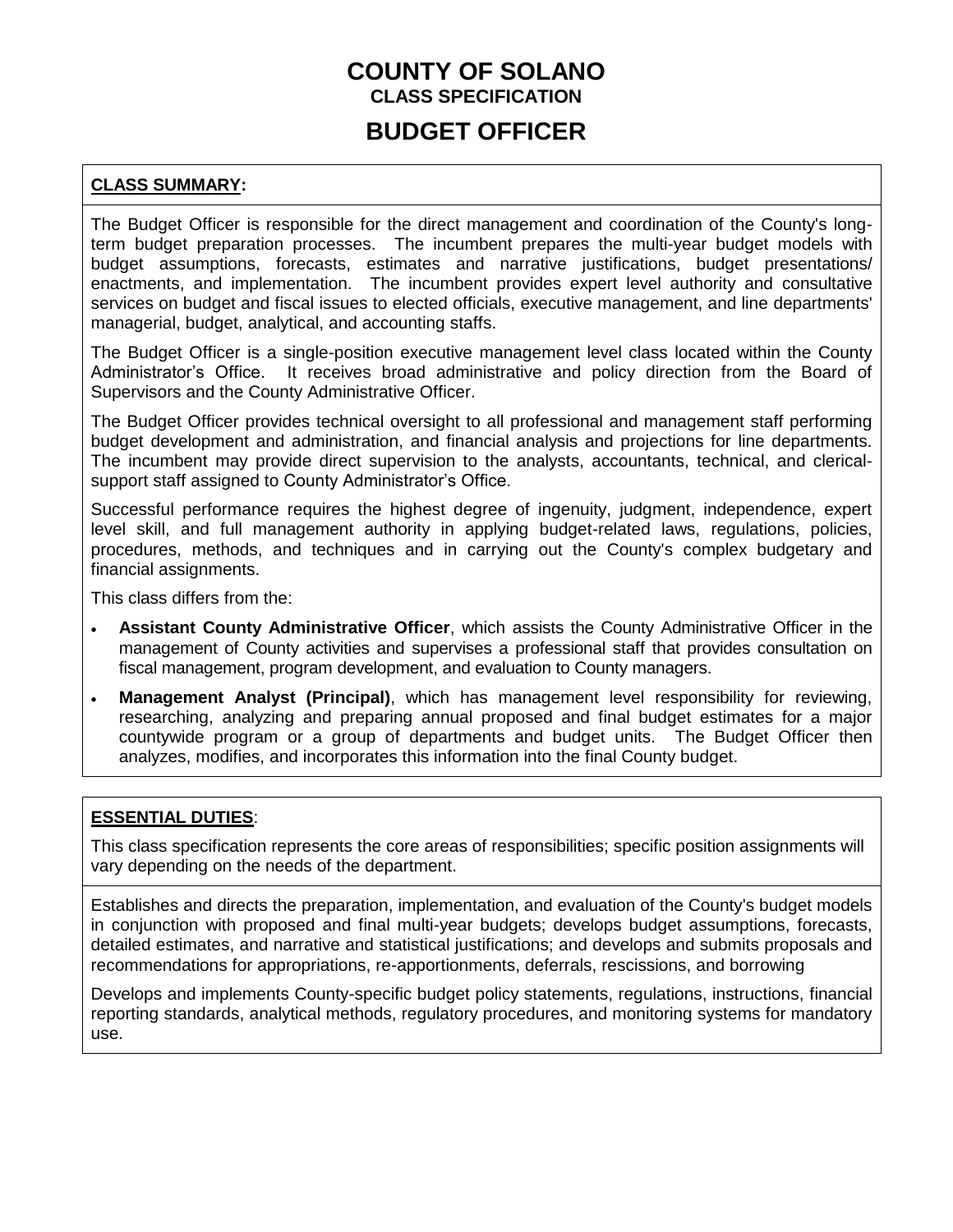### **BUDGET OFFICER**

### **ESSENTIAL DUTIES: (Continued)**

Analyzes and consolidates budget estimates received from departments and other budget units into the final annual budget document to create the County's balanced, multi-year budget with revenue sources and funding needs.

Plans and conducts complex budgetary, financial, and operational analyses and studies. Develops recommendations while dealing with uncertainty due to short and rapidly changing program and financial/budgetary deadlines and objectives; gaps and conflicts in program and financial/budgetary information; lack of predictive data; conflicting program and financial/budgetary objectives; and changing guidelines.

Recommends changes in funding and budget plans that may require executive management and elected officials to revise substantive programs. Adjusts and modifies long-range budget plans to reflect feedback from the budget execution process and in accordance with changes in the goals of County's projects and programs.

Serves in an expert consultant role to the Board of Supervisors and County Administrative Office and departmental management on financial and revenue issues and strategies; provides significant input into policy, operational, and service delivery decisions; implements and facilitates policy and programmatic changes as required.

Provides technical authority expertise and services to line departmental staff to analyze, advice, and recommends specific solutions to budget formulation, justification, presentation, and execution issues related to multi-year appropriations and other budgetary processes.

Supervises budget and administrative analysts, accountants and clerical staff.

Testifies before elected officials, executive cabinets, and other examining and fund-granting authorities regarding proposed budgets and resource allocation plans; clarifies reports and findings; gains support for estimated budget needs.

Represents the County in meetings with public officials, other public agencies, and civic groups in order to gather input, assess needs, develop priorities, and implement and maintain effective countywide projects and programs. Presents findings and recommendations to line management, labor organizations, media, community groups and the public in lay terms; and responds to questions.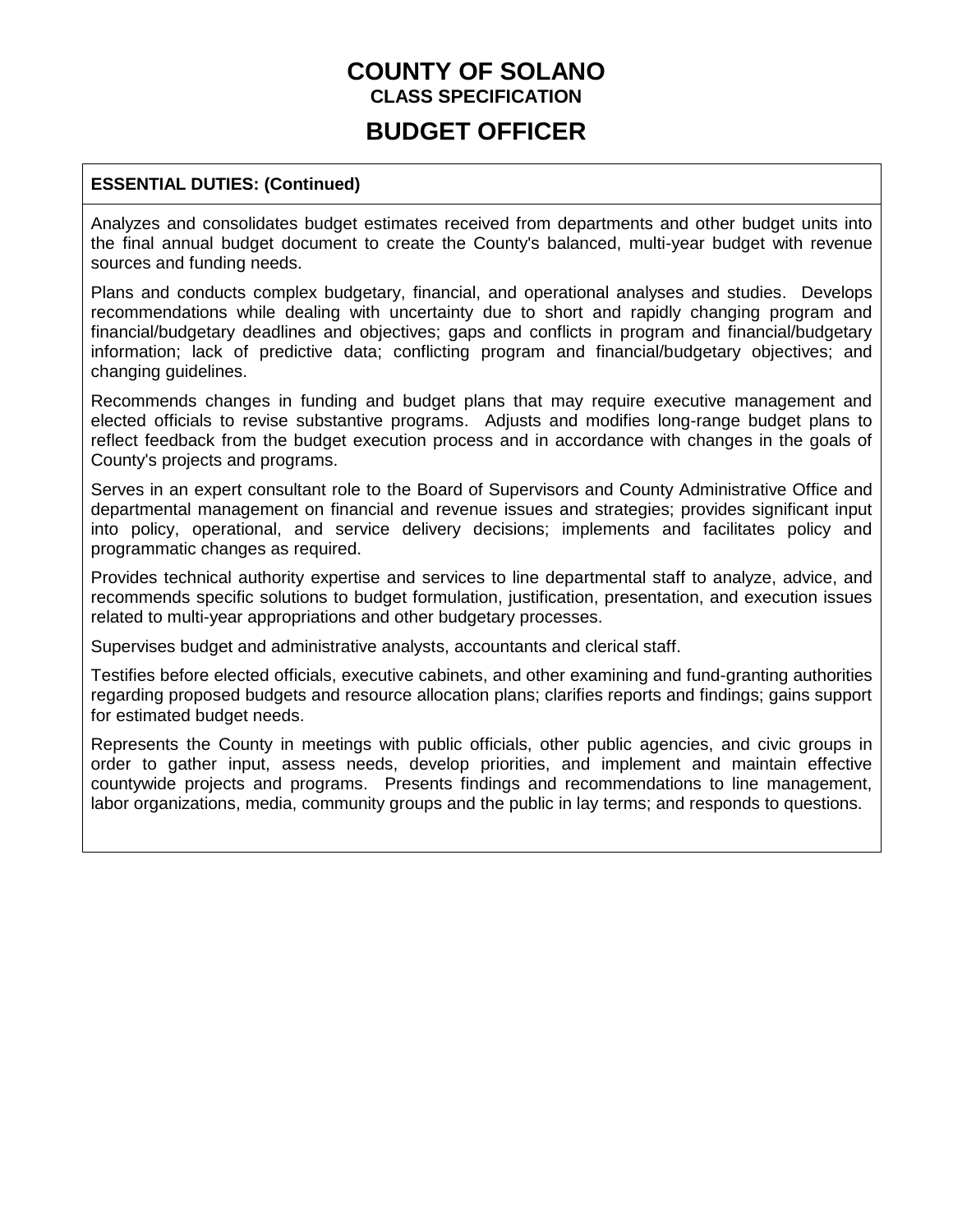### **BUDGET OFFICER**

### **ESSENTIAL DUTIES: (Continued)**

Prepares a variety of correspondence, narrative, and statistical reports, procedures and other written materials; accesses varied databases and uses information from various sources to prepare materials.

Performs other duties of a similar nature or level.

#### **Training And Experience:**

Bachelor degree from an accredited college or university in public financial management, business/public administration, economics, governmental accounting, or other fields directly related to the budget, fiscal, and management duties of this class.

and

Ten (10) years of experience that included broad and extensive responsibility for the budgetary process of a large and/or complex public agency including independently performing budget analyses, preparation, and control; analyses and development of fiscal and budgetary policies and procedures which includes Five (5) years of increasingly responsible experience in organizational finance including principal involvement in the development and administration of an organization's overall budget.

- **Note 1** Master's Degree is desirable
- **Note 2** The objective of these minimum qualification patterns is experience demonstrating that the individual functioned as a technical authority in budget preparation and implementation function for a large local jurisdiction; provided full scope management direction to professional staff; and participated in management, policy, and fiscal matters that had significant countywide and intergovernmental impact.
- **Note 3** Budget and fiscal management experience in Solano County service is usually required although other governmental or private enterprise experience may provide some of the necessary background.

#### **Licensing/Certification Requirements:**

- California Drivers License, Class C
- Ability to qualify for a fidelity bond is desirable
- Professional certifications, such as the Certified Government Finance Manager (CGFM), are desirable

#### **Knowledge of:**

 Applicable federal, state and local laws, regulations, and procedures affecting local government's budget and fiscal activities; auditing; investment; debt management and issuance; and contract and grant administration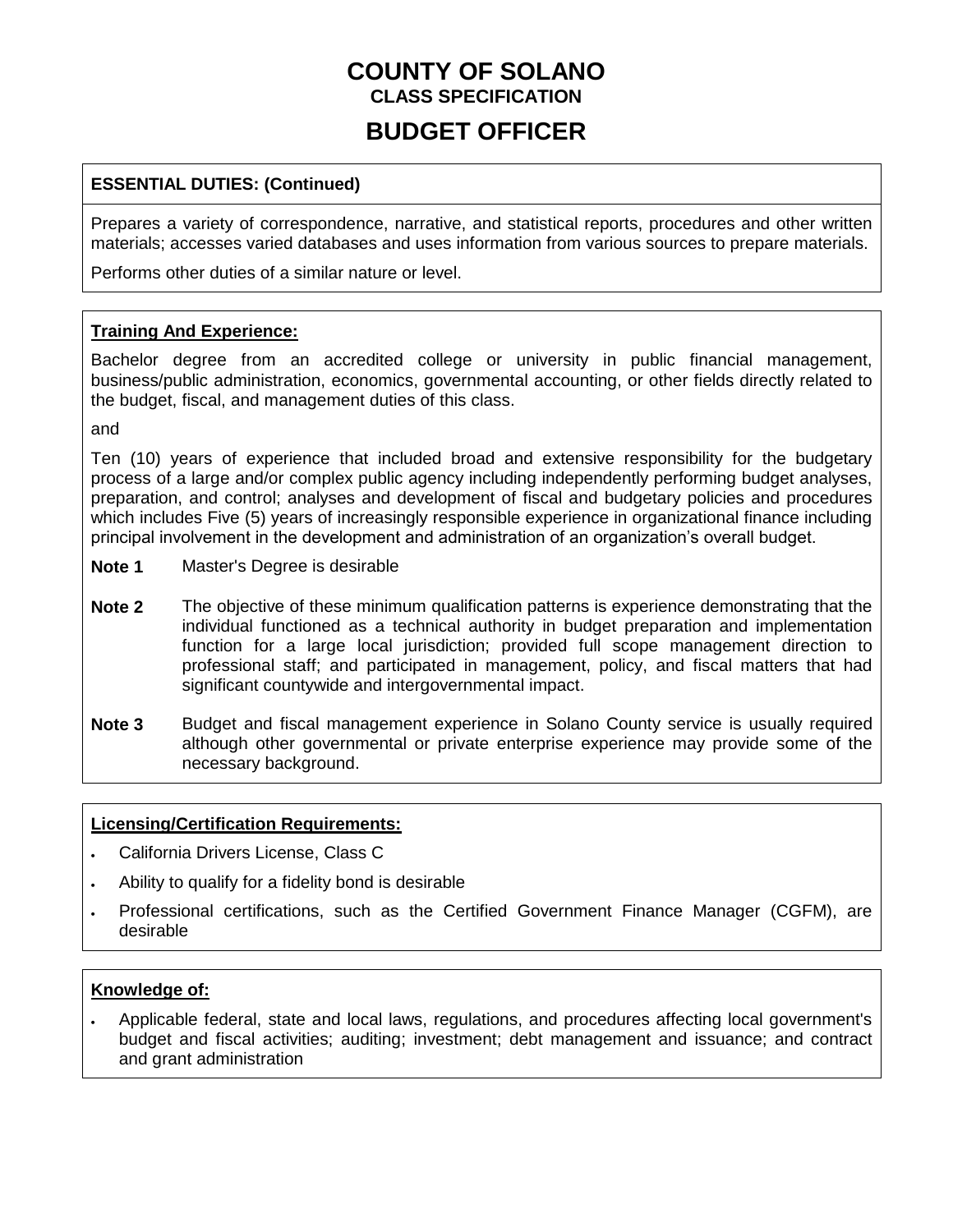### **BUDGET OFFICER**

#### **Knowledge of: (Continued)**

- California State guidelines and standards in the County Budget Act; generally accepted accounting principles; guidelines and standards of the Government Finance Officers Association (GFOA)
- Principles and practices of financial analyses; budget planning, developing, implementing, recordkeeping, reporting, and controlling within local government; long-range fiscal planning and management; revenue forecasting; and funding sources
- Applicable federal, state and local laws, regulations, and procedures affecting local governmental operations
- Philosophy, objectives, trends, techniques and principles of public administration, organization and management
- Practices and techniques of administrative analyses and procedures, statistical methodologies, and report preparation
- Relationship between local, state and federal governments, public interest groups and private enterprise as they affect local government
- Legislative processes of local, state and federal governments
- Effective techniques for speaking before groups and making public presentations
- Management principles and practices, including work planning, supervision, and business management
- Financial software packages used in budget analysis including spreadsheet, database, and graphic software
- Oral and written communications, business correspondence, and report writing
- Standard office procedures, practices, equipment, personal computers, and software

#### **Skills in:**

- Planning, performing and/or directing the performance of complex financial, budget, revenue, and strategic planning analyses, budget preparation, implementation, and monitoring
- Directing work consistent with goals and priorities
- Using modern office equipment, and computers and related software applications
- Managing multiple priorities simultaneously
- Analyzing problems and data, identifying alternative solutions, projecting consequences of proposed actions, and implementing recommendations in support of goals
- Communicating information and ideas clearly and concisely orally and in written formats
- Preparing planning, narrative, fiscal and statistical reports, records, correspondence, and proposals
- Conducting research; collecting and analyzing data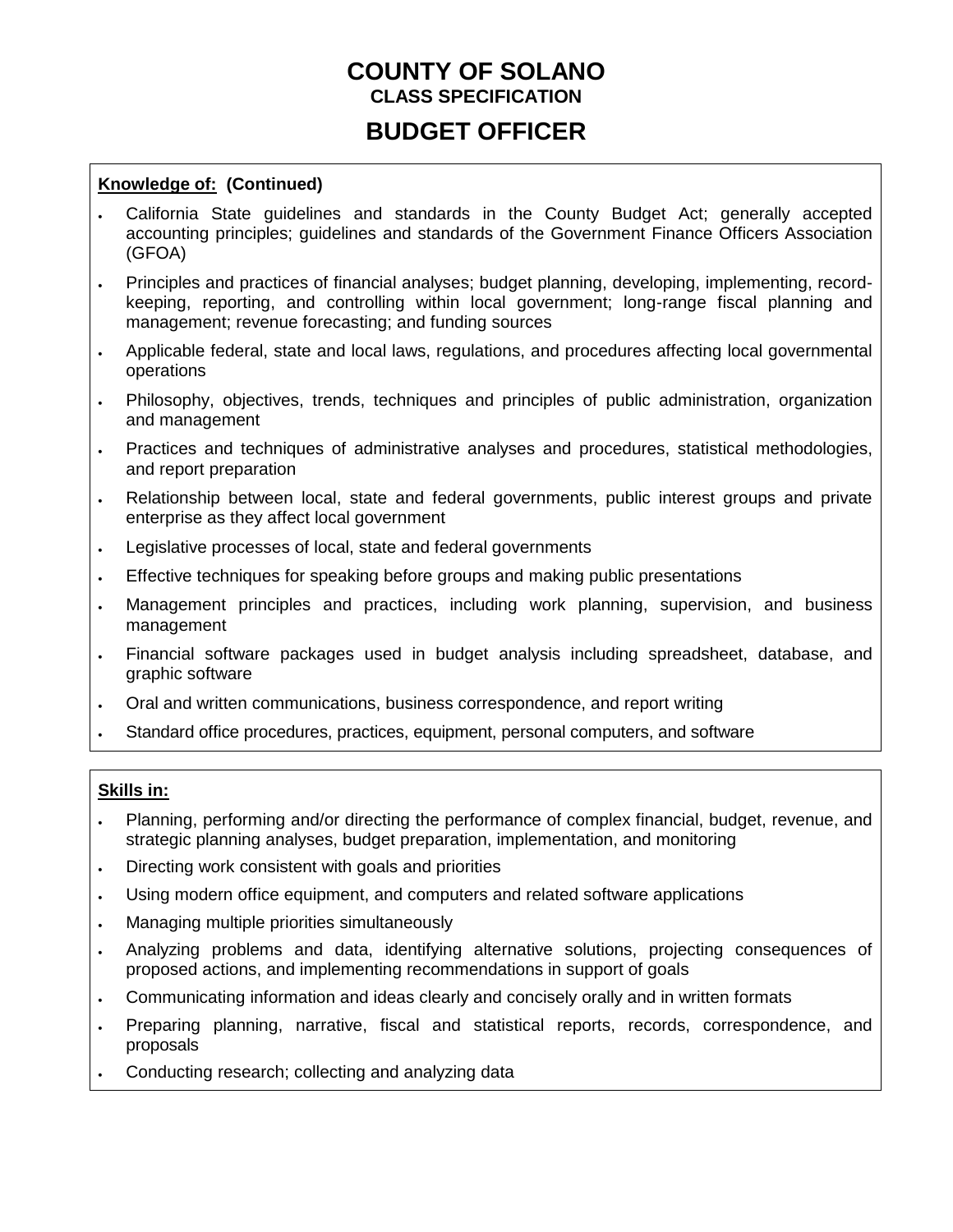# **BUDGET OFFICER**

### **Skills in: (Continued)**

- Developing timetables for obtaining needed funding for new or modified substantive government programs
- Developing and rendering authoritative interpretation of County and legal orders, guidelines and directives, and policies and precedents within and across County lines
- Selecting and using different and unrelated analytical techniques and methods as needed; develop new budgeting techniques and methods for forecasting long-range funding needs (e.g., three to five years plus into the future); and initiate and develop efficient, cost-effective policies for countywide use
- Researching, analyzing, projecting consequences of decisions, drawing valid conclusions, and making effective recommendations on management, budgetary and fiscal practices, procedures and problems
- Monitoring legislative and regulation changes; interpreting and assessing the impact on the formation and execution of County budgets; and recommending operational and procedural changes as required
- Representing the office and the County in meetings with the public and before public bodies
- Working with financial authorities and commissions, bond issuers, underwriters, credit rating agencies, investors and others
- Utilizing spreadsheets and financial, budget, and statistical software packages to analyze financial data, spot trends, and develop forecasts
- . Supervising, evaluating, training, and developing staff
- Overseeing and evaluating staff and assigned work unit(s)
- Preparing logical, accurate, comprehensive, and legally sound narrative and statistical analyses, reports, correspondence, procedures and other written materials; presenting complex financial and budget concepts and strategies in easy-to-understand language
- Establishing and maintaining cooperative working relationships with the Board of Supervisors, County Administrative Officer, elected officials, staff and a variety of citizens and public and private organizations

#### **ADA Requirements:**

Positions in this class typically require reaching, standing, walking, fingering, grasping, talking, hearing, seeing, and repetitive motions.

Sedentary Work: Exerting up to 10 pounds of force occasionally and/or a negligible amount of force frequently or constantly to lift, carry, push, pull or otherwise move objects, including the human body. Sedentary work involves sitting most of the time. Jobs are sedentary if walking and standing are required only occasionally and all other sedentary criteria are met.